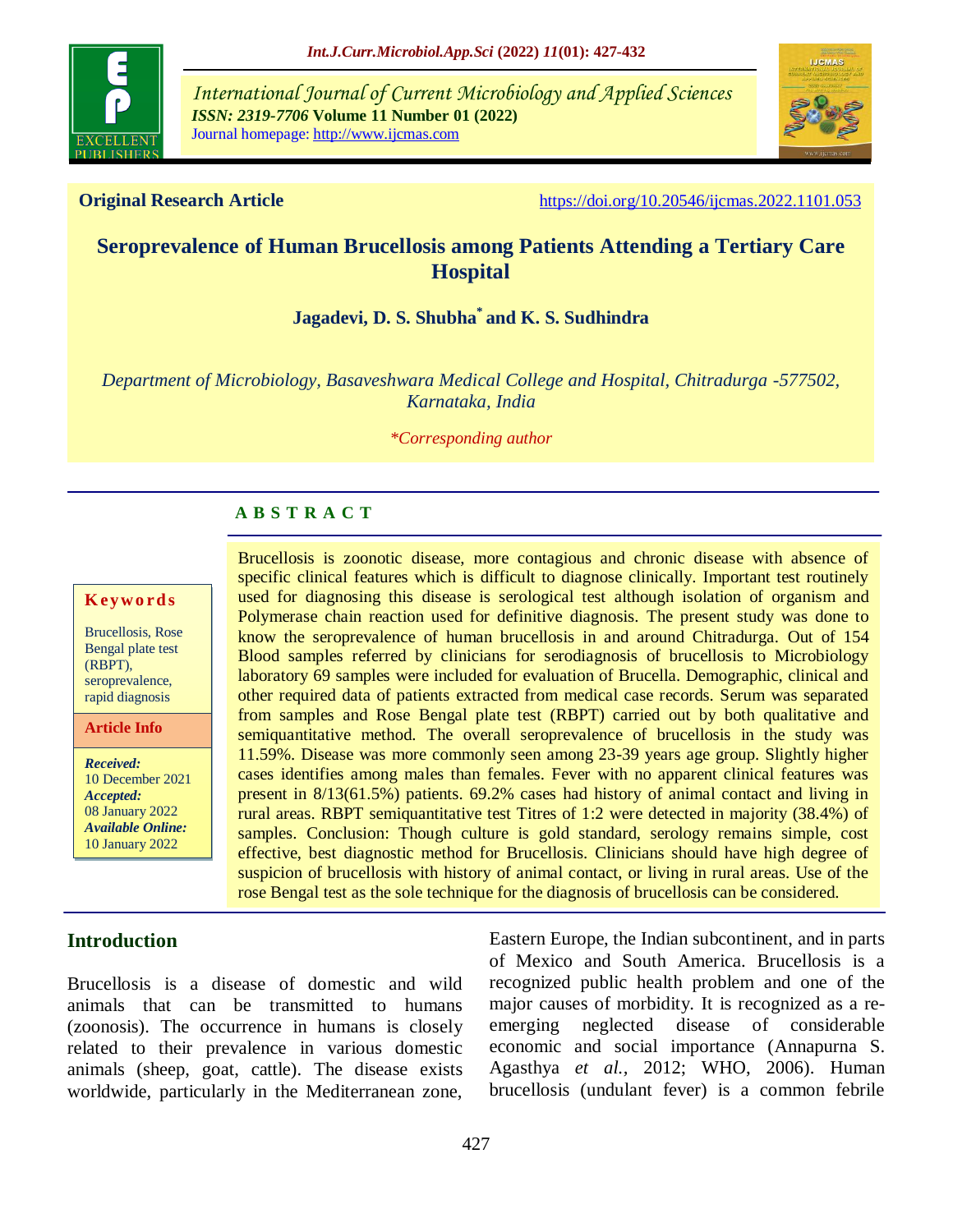illness caused by Gram-negative coccobacillus belonging to genus Brucella, which currently includes 12 species, of which only four are particularly pathogenic for humans: *Brucella abortus*, *Brucella canis*, *Brucella suis* and *Brucella melitensis*. *Brucella melitensis* and *Brucella suis* are potential agents of biological terrorism (Smita S. Mangalgi *et al.,* 2016). Brucellosis in humans is acquired by direct contact with infected animal tissues, blood, urine, vaginal discharge or placenta with abraded skin or mucosa or conjunctiva of men. By ingestion of contaminated raw milk, meat or dairy products or rarely vegetables or water contaminated with animal excreta. By inhalation of infectious aerosols or dust especially in occupationally exposed persons.

Common symptoms of brucellosis are fever, chills, sweats, weakness, loss of weight and abdominal pains, but it is not rare for the disease to present as respiratory illness, central nervous system infections, heart disease, urogenital infection or as chronic localized lesions (WHO, 2006).

Brucellosis is usually diagnosed in the laboratory by means of blood culture or demonstration of elevated level of antibodies or Polymerase chain reaction (PCR).Though isolation of Brucella from clinical specimens remains as the gold standard test, it is a very tedious, time consuming and is often unsuccessful process. Many diagnostic laboratories in the developing countries do not have facilities for PCR for routine diagnosis. (Smita S. Mangalgi *et al.,* 2016) An early diagnosis is necessary for a prompt and effective treatment and one has to relay on serological diagnosis, hence it is the most widely used diagnostic means.

There is presently a large number of serological tests, which can be used for diagnosis of human brucellosis, although they each have important limitations. Rose Bengal plate test (RBT), standard tube agglutination test (STAT) are commonly used tests for diagnosis human brucellosis other tests includes Complement fixation test (CFT) and the enzyme-linked immunosorbent assay (ELISA).

The Rose Bengal plate test is a rapid agglutination test which was designed originally for screening use in veterinary medicine, but is now often used for the diagnosis of human brucellosis. Brucel-RB slide screening test is a type of RBPT test. Because of its simplicity, low cost & rapid results it is used as a screening test in human brucellosis and would be optimal for small laboratories with limited means. (Avinash Reddy *et al.,* 2014) Because of occurrence of few false positive results STAT is preferred over RBT. However STAT is relatively complicated, time consuming, and requires qualified personals to perform. Hence the present study is carried out to assess the diagnostic yield of the RBT for the diagnosis of human brucellosis. Objective of this study is to estimate the seroprevalence of human brucellosis in and around Chitradurga.

## **Materials and Methods**

This cross-sectional study was done on 62 blood samples received at Microbiology Department, Basaveshwara medical college and hospital, Chitradurga over a period of three years (January 2017- December 2019). Age, sex, occupation and other demographic details of patients and clinical features were extracted from medical records.

## **Inclusion criteria**

Blood samples collected from clinically suspected of brucellosis and various high risk group individuals.

## **Exclusion criteria**

Patient's sera which were positive for various tests like WIDAL, VDRL, RA Factor and ASLO were excluded from the study.

Serum was separated from blood sample and subjected to the Rose Bengal test(RBT) with commercially available Brucel-RB test kit manufactured by Tulip diagnostics(P)LTD. India, a slide screening test for brucella antibodies. (according to manufacturer's instructions. Brucel-RB reagent contains smooth, killed buffered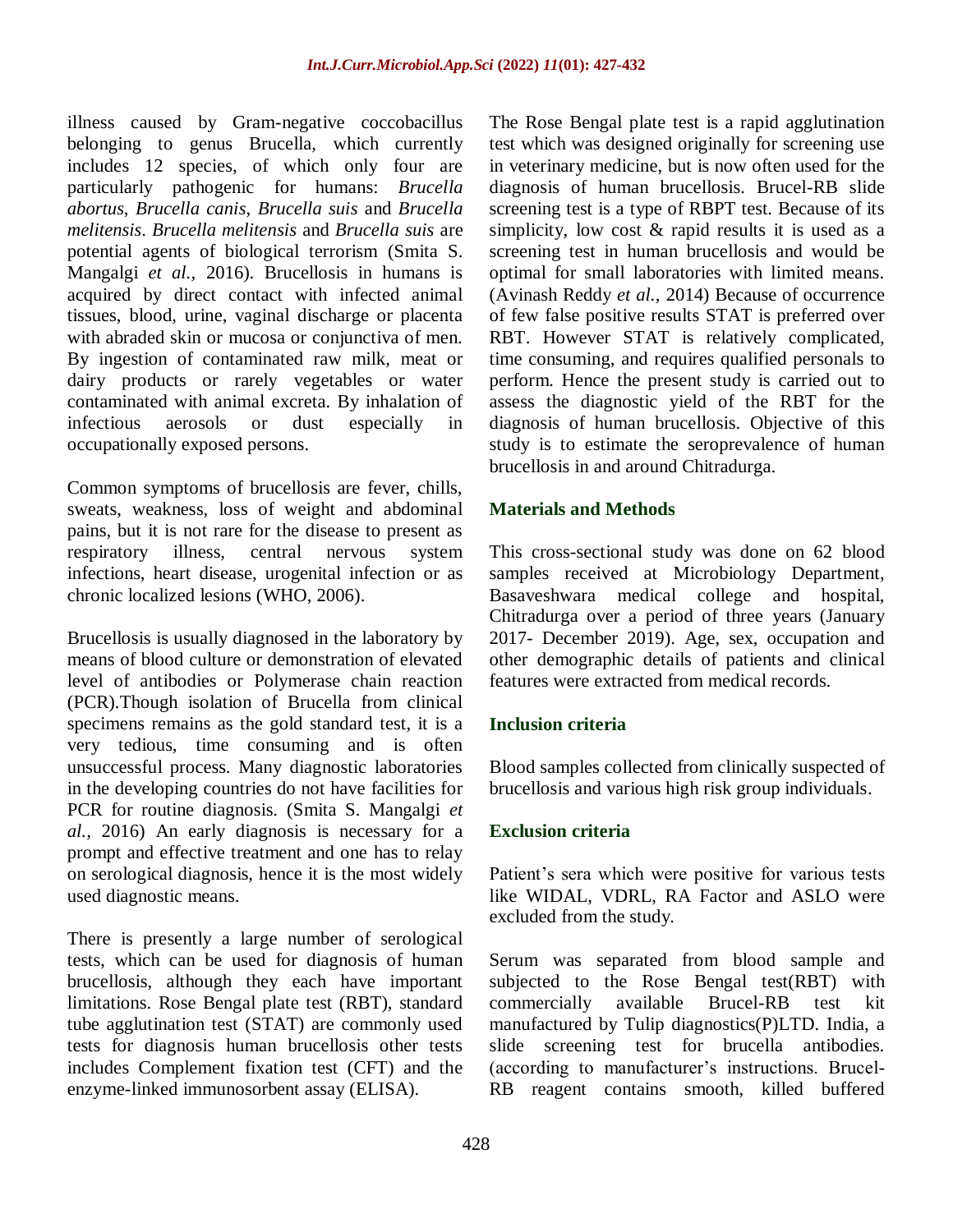suspensions of strain 99, coloured with rose bengal, standardized against the  $2<sup>nd</sup>$  Intenational preparation of anti *Brucella abortus* from NIBS (UK) (WHO). Because of its formulation in an acid buffer, the test reagent is reactive with both IgM & IgG antibodies & very useful for the diagnosis of chronic individuals, which present with a high level of IgG antibody.

## **Procedure**

## **Qualitative method**

For this test 50  $\mu$ L of plain serum is dispensed on a clean glass slide and mixed with an equal volume of RBT antigen (previously equilibrated at room temperature and shaken to resuspend any bacterial sediment) using mixing sticks. The slide is then rotated gently back and forth observed for agglutination macroscopically at 4 minutes against a white background. Any degree of visible agglutination was taken as positive and no agglutination was taken as negative. With each set of test sera, a known positive and negative control sera were also included. Positive test result indicates the presence of antibodies of Brucella in concentration  $\geq$ 25 IU/ml in the patient serum.

## **Semiquantitative method**

Positive sera are tested further by semiquantitative method. Titrations were made by serial two fold dilutions with saline solution. 50 µL of saline are dispensed on the tile and the first one is mixed with an equal volume of the positive plain serum (1/2 serum dilution). Then, 50 µL of this first dilution are transferred to the second drop with the help of a micropipette and mixed to obtain the 1/4 dilution. From this, the 1/8 to 1/128 dilutions are obtained by successive transfers and mixings taking care of rinsing the pipette tip between transfers.

Finally, each drop is tested with an equal volume (50 µL) of the RBT reagent. Using separate mixing sticks, contents of each dilution was mixed and observed for agglutination. With each set of test sera, a known positive and negative were also included. The titre is defined as the highest dilution showing agglutination. The approximate antibody concentration in the patient sample is calculated as follows :  $25 \text{ X anti-Brucella titre} = \text{H} \text{U} / \text{m} \text{I}$ 

## **Statistical analysis**

Data analysis was carried out using Statistical Package for the Social Sciences and Microsoft Excel.

## **Results and Discussion**

Out of 154 blood samples received for serological evaluation of Brucella 89 serum samples included in the study. Thirteen samples were found to be positive for RBT slide screen test and 76 samples were found to be negative. The overall seroprevalence of human brucellosis in our study was 14.6 % (13/89).

Majority of the patients were in the age group of 21- 39 years. Seroprevalence was slightly higher among males 10.11% than females 4.49%. RBPT semiquantitative test titres of 1:2 were detected in majority of samples i.e38.4% (5/13) followed by 1:4 & 1:8 titre in 3 each samples and 1:16 titre in two samples.

Brucellosis is one of the important zoonotic diseases in India and continues to be a major public health concern globally. Clinical diagnosis is difficult due to misleading nonspecific manifestations and unusual presentation and requires laboratory testing for confirmation.

Although culture is considered gold standard test for diagnosis it requires long time for isolation, associated with false negative results and has a great risk for the laboratory staff (Dıaz *et al.,* 2011; Gupte and Kaur, 2015). Serodiagnosis remains an accessible and inexpensive method for the detection of brucellosis. As a first-line method we can adopt serological tests routinenly for screening and confirmation of brucellosis.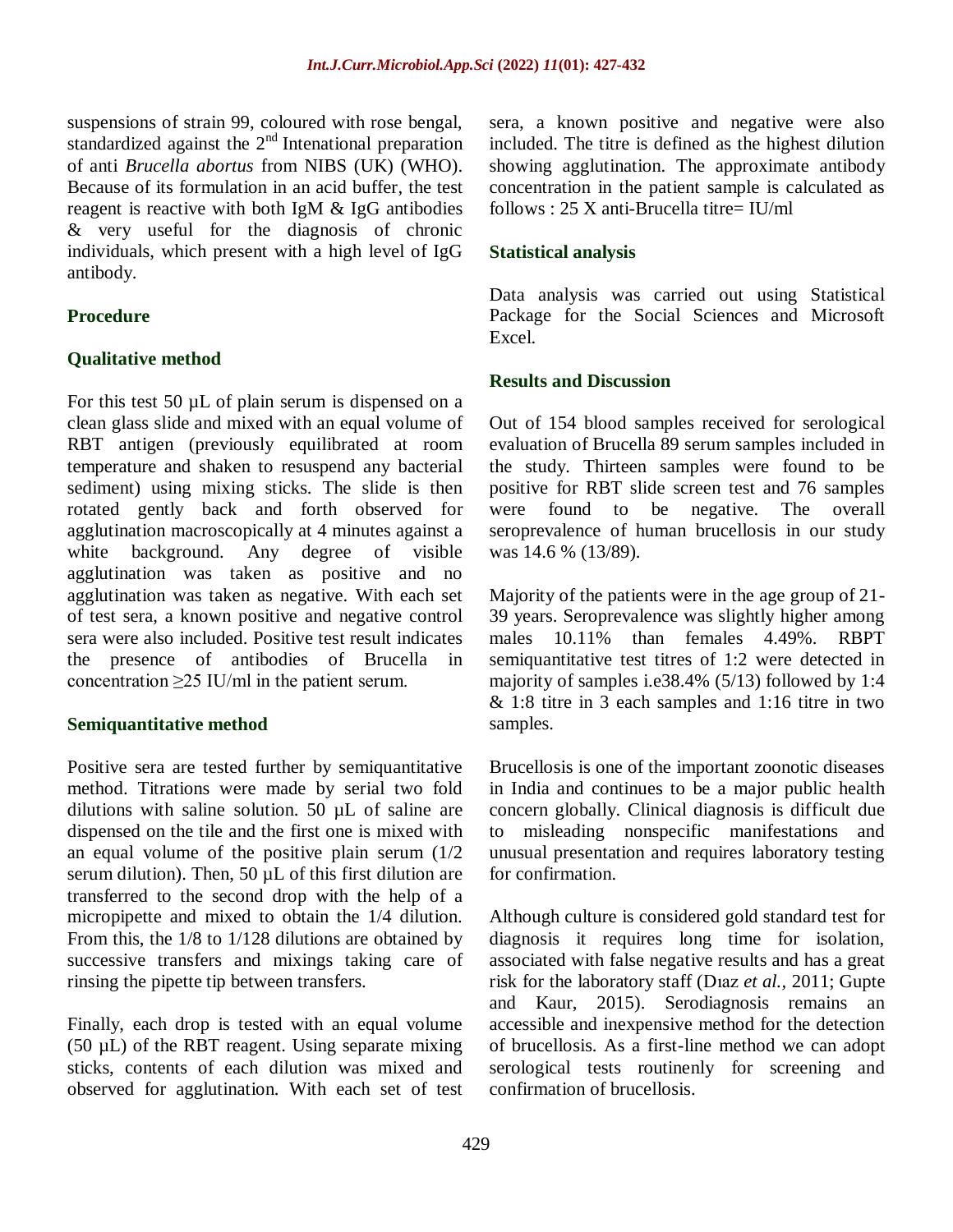In the current study 89 samples were tested by Rose Bengal test for brucella antibody, 13 were positive with this qualitative slide agglutination method and the seroprevalence of brucellosis 14.6%. Slight higher seroprevalence observed in our study as compared with the studies conducted by Avinash Reddy *et al.,* (2014).

Although many studies have confirmed the high sensitivity of the rose Bengal test, information about its specificity is scarce (Geresu and Kassa, 2016; Mantur *et al.,* 2014; Aicha Qasmaoui *et al.,* 2021).

False positive reaction in RBT may occur due to Cross reacting antibodies which are seen in Francisellatularensis, E.coli O :116 and O :157, Salmonella urbana O:30, Yersinia enterocolitica O:9, Pseudomonas matophilia and Vibrio cholera infections (Corbel *et al.,* 1984). The true prevalence of human brucellosis is difficult to estimate.

Many cases are under-reported because many times they remain undiagnosed or misdiagnosed as pyrexia of unknown origin because either they are inapparent or of their atypical manifestations. (Thakar and Thapliyar, 2002).

In our study positive cases were present in all age groups and disease was more commonly seen among 21-39 years age group.

Demographics of positive brucellosis show a slight difference among two sexes. We noticed 10.1% of males and 4.4% of females diagnosed positive for Brucella.

The present study correlates well with studies done by Metri Basavaraj *et al.,* (2011); Avinash Reddy *et al.,* (2014) and Thakar and Thapliyar (2002) which show that prevalence is more among males than in females.

Fever with no apparent clinical features was present in 8/13(61.5%) patients. Ruiz-Mesa *et al.,* (2005) also reported 66.7% fever, comparable with our study. RBPT semiquantitative method titres of 1:2 were detected in majority (38.4%) of samples. Quantitative RBPT demonstrates sensitivity & specificity equivalent to that achievable by performing STAT. RBT is therefore, recommended for routine use in laboratories as an accurate & speedy diagnostic tool (Aicha Qasmaoui *et al.,* 2021).

In humans, consumption of contaminated food and occupational contact are the main risks of infection (WHO, 2006; Aicha Qasmaoui *et al.,* 2021).

In our study, Out of 13 positive cases  $69.2\%$  $(9/13)$ known to have history of animal contact and living in rural areas. Our results seem to be consistent with other similar investigations (Smita S. Mangalgi *et al.,* 2016; Metri Basavaraj *et al.,* 2011; Avinash Reddy *et al.,* 2014). Shepherds and farmers were found to be largely affected. This has also been reported in several studies (Satyajeet K Pawar *et al.,* 2012; Abel B. Ekiri *et al.,* 2020).

Therefore, the best way to prevent brucellosis infection is to avoid eating undercooked meat and unpasteurized dairy products, including milk, cheese and ice cream. Pasteurization of dairy products for human consumption is important to prevent disease.

Vaccines for use in humans are not yet available, so the eradication and control of human brucellosis depends on the eradication of Brucella species from cattle, goats, pigs and other animals (Aicha Qasmaoui *et al.,* 2021).

Methods of control and prevention of this disease in humans depend heavily on the accuracy of diagnostic tools and on the use of diagnostic methods that are robust, reliable, sensitive, specific, and rapid. And the implementation of effective and safe vaccination programs and improved hygienic level and require sustainable collaborations for a single health, collaboration between the animal and human sectors with the sensitization of the population (WHO, 2006; Aicha Qasmaoui *et al.,* 2021; Abel B. Ekiri *et al.,* 2020)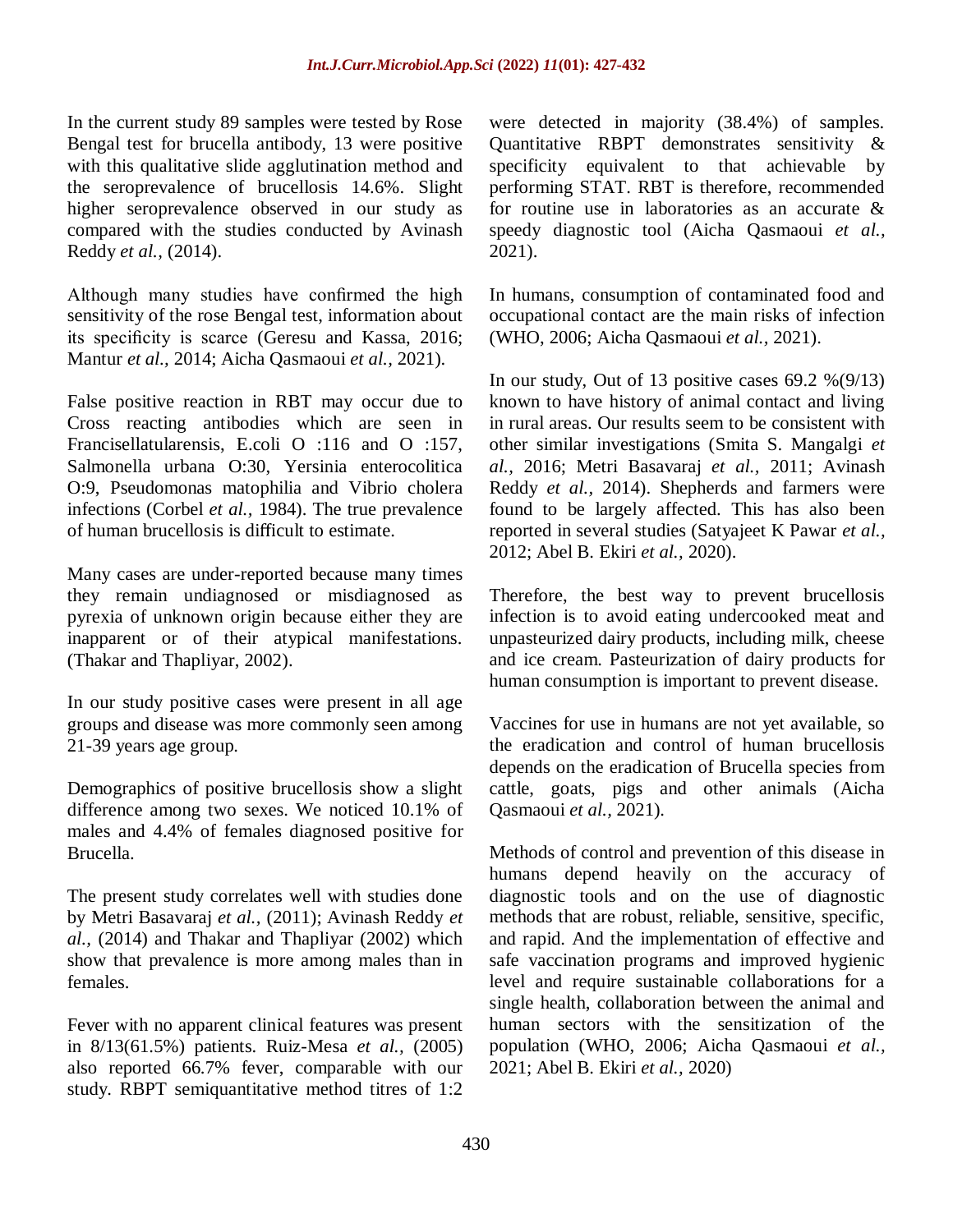#### *Int.J.Curr.Microbiol.App.Sci* **(2022)** *11***(01): 427-432**

| Total no of samples tested | <b>RBT</b> Positives $n$ (%) | <b>RBT</b> Negatives $n$ (%) |
|----------------------------|------------------------------|------------------------------|
| <b>Male-68</b>             | 9(10.11)                     | 59(66.23)                    |
| $Female-21$                | 4(4.49)                      | 17(19.1)                     |
| <b>Total-89</b>            | 13(14.6)                     | 76(85.4)                     |

#### **Table.1** Age distribution and RBT test results of serum samples

#### **Table.2** Age-wise distribution of Brucella patients

| <b>Age Group years</b> | <b>Positive Cases (13)</b> | Percentage %   |
|------------------------|----------------------------|----------------|
| $\leq 20$              |                            | $\overline{6}$ |
| $21 - 39$              |                            | 53.8           |
| $40 - 60$              |                            | 23.1           |
| >60                    |                            |                |

| <b>S. No.</b>           | Age years | <b>Qualitative RBT</b> | Semi-quantitative RBT (titre) |
|-------------------------|-----------|------------------------|-------------------------------|
|                         | 19        | Positive               | 1:2                           |
| $\overline{2}$          | 24        | Positive               | 1:2                           |
| $\overline{\mathbf{3}}$ | 27        | Positive               | 1:4                           |
| $\overline{\mathbf{4}}$ | 29        | Positive               | 1:8                           |
| 5                       | 29        | Positive               | 1:2                           |
| 6                       | 32        | Positive               | 1:8                           |
| 7                       | 34        | Positive               | 1:4                           |
| 8                       | 34        | Positive               | 1:8                           |
| 9                       | 38        | Positive               | 1:16                          |
| 10                      | 42        | Positive               | 1:4                           |
| 11                      | 46        | Positive               | 1:16                          |
| 12                      | 51        | Positive               | 1:2                           |
| 13                      | 62        | Positive               | 1:2                           |

#### **Table.3** Results of RBT test and titre and age of patients

#### **Limitations**

In our study we noticed under-reporting of cases that remained undiagnosed which results in an underestimation of reported cases. It is therefore necessary to establish a close collaboration between the laboratory and the clinician for a good diagnosis.

The present study included RBPT screening test only addition of confirmatory tests is essential for definitive diagnosis. In view of high seroprevalence among high risk health care workers, nonavailability of effective human vaccines, risk of bio-war threat, so it should develop effective public health strategies.

Regular screenings for brucellosis and awareness programs are necessary to control brucellosis in occupationally exposed groups.

Alertness of clinicians and close collaboration with microbiologists are essential to diagnose and treat brucellosis. Serodiagnosis is an accessible and inexpensive method in the detection of brucellosis whose sensitivity and specificity vary.